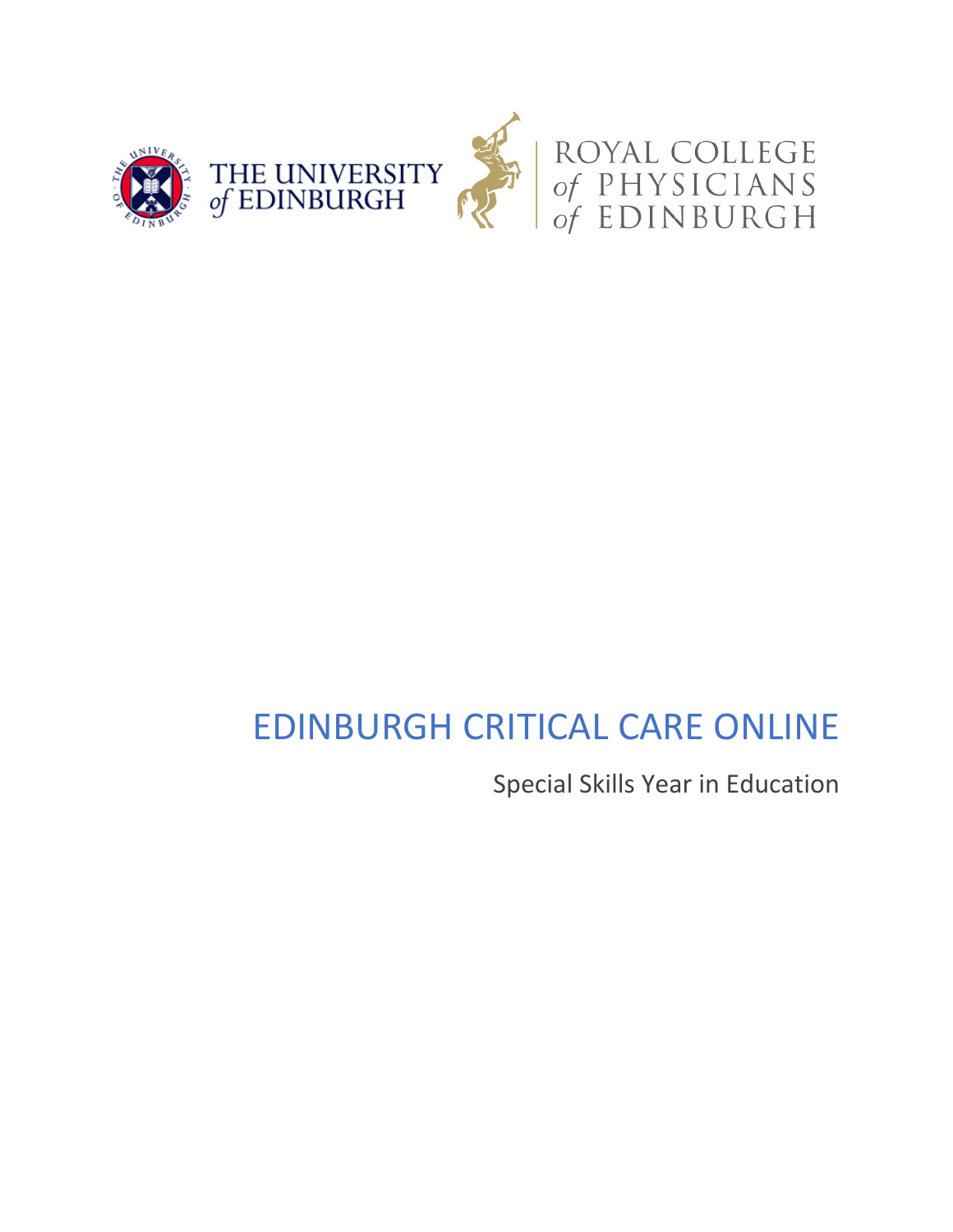# Summary

The Royal College of Physicians of Edinburgh and the University of Edinburgh MSc in Critical Care (Edinburgh Critical Care Online) was established in 2017 (launched to students in 2019) to provide high quality education to an international cohort of healthcare professionals with the aim of improving the quality of care delivered to critically ill patients. The programme team is committed to delivering the highest possible standard of education to its learners and recognises a wider responsibility to provide training opportunities for future leaders in Critical Care education. This document outlines a proposal for a Special Skills Year in Education embedded in the Edinburgh Critical Care Online team. This document has been reviewed and approved by the Intensive Care Medicine Regional Advisor for Scotland.

# The MSc in Critical Care

The MSc in Critical Care is a 3-year, part-time, online MSc programme that was validated by the College of Medicine and Veterinary Medicine at the University of Edinburgh in December 2018, a process overseen by Professor Julian Bion, founding Dean of the Faculty of Intensive Care Medicine (FICM). Aligning with the University of Edinburgh's Strategy 2030, the programme is multidisciplinary (open to doctors, nurses, paramedics, physiotherapists, dietitians, and pharmacists) and supports flexible wholelife learning.

The aim of the programme is:

*"To promote excellence in the care of every critically ill or injured patient through the provision of expert-delivered teaching in clinical reasoning and academic practice"*

The programme represents a partnership between the University of Edinburgh and the Royal College of Physicians of Edinburgh. These organisations collaborate on content creation and share the costs of development costs and marketing as well as revenue. Students can exit the programme after 1, 2, or 3 years of study with a PGCert (Postgraduate certificate), PGDip (Postgraduate diploma), and MSc (Master of science), respectively. The first cohort of 31 students commenced their studies in September 2019. The programme currently delivers education to over 100 learners from all over the world.

# Medical training in Intensive Care Medicine

Intensive care training in the UK (United Kingdom) is overseen by the Faculty of Intensive Care Medicine (FICM) and successful completion of the FICM curriculum (the UK training programme for medical doctors in Intensive Care Medicine) is confirmed by the award of a CCT (Certificate of Completion of Training) in Intensive Care medicine by the General Medical Council (GMC) making them eligible for entry on to the GMC Specialist Register. The new FICM curriculum "Supporting Excellence" was implemented in August 2021 following approval by the General Medical Council (GMC).

# Education in the FICM curriculum

Education is a core part of the ICM (Intensive Care Medicine) training and is recognized by one of the 14 High Level Learning Outcomes (HILOs) of the FICM curriculum.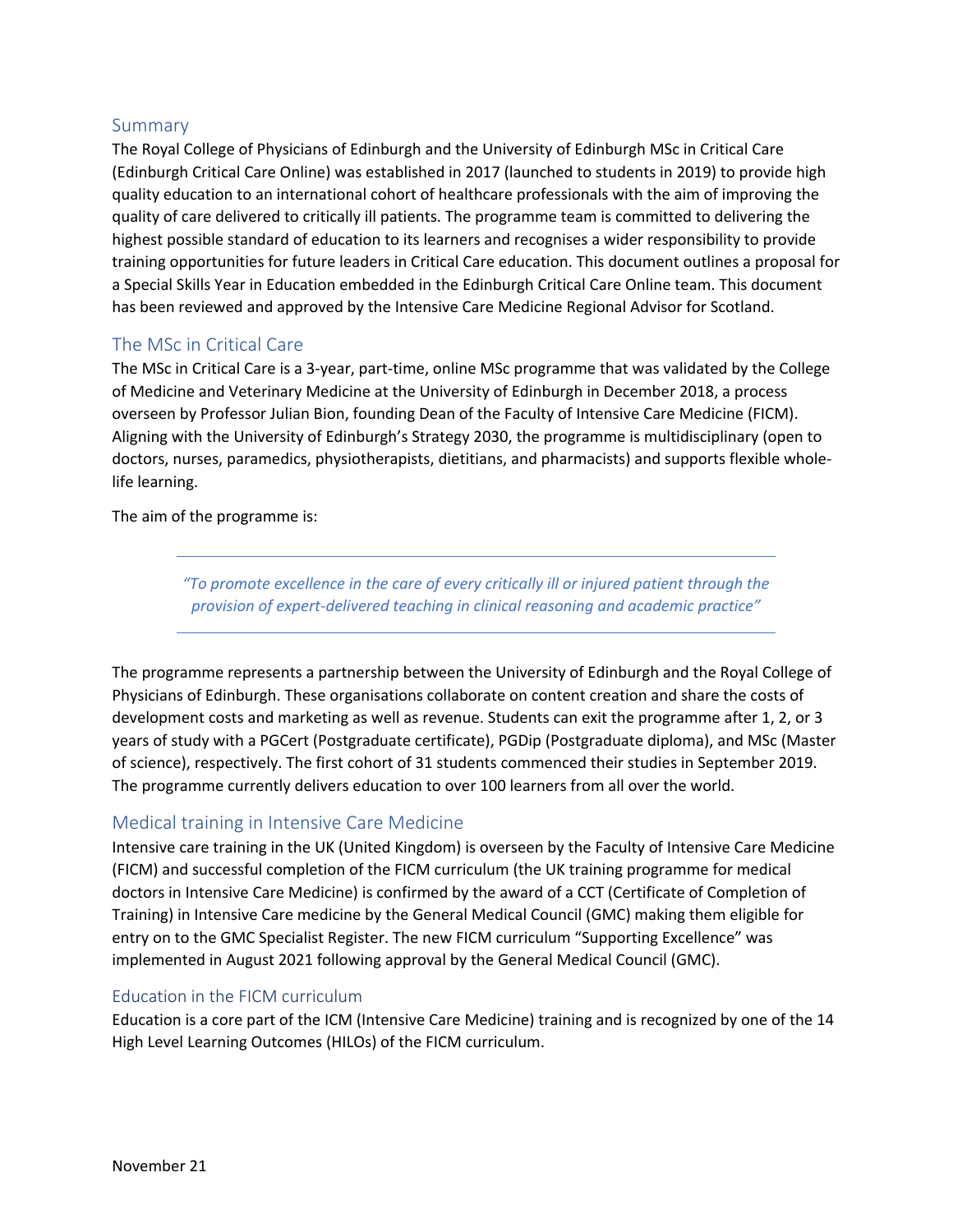*"To ensure development of the future medical workforce, a doctor working as a specialist in Intensive Care Medicine will be an effective clinical teacher and will be able to provide educational and clinical supervision."*

## Special Skills Year

To fulfill the requirements for its doctors to be life-long learners, the FICM curriculum must support trainees so that they acquire the required habits and attributes during their training. The acquisition of special skills and expertise is an essential part of this process. During stage 2 training, trainees are encouraged to develop special expertise ("Special Skills") in one of several suggested areas (medicine, anaesthesia, emergency medicine, specialist ICU, research, echocardiography, ECMO (Extracorporeal Membrane Oxygenation), home ventilation, quality improvement, transfer medicine, education, and pre-hospital emergency medicine).

Full details of requirements for the Special Skills Year are contained in the ICM Curriculum: Supporting Excellence for a CCT in Intensive Care Medicine Handbook: Special Skills Year Version 1.0 4 August 2021 (Referred to from now on as "The SSY Handbook").

The Special Skills Year in Education is for doctors who intend to pursue a career in medical education as a consultant.

## The Opportunity

Edinburgh Critical Care Online will offer a supervised Special Skills Year for up to 2 trainees per academic year to join the team. Trainees will have the opportunity to gain experience in the delivery of all aspects of postgraduate education and in some cases will achieve an academic qualification in the process.

#### *Time commitment and location*

Trainees will be expected to protect 50% (17.5 hours per week) of their time to their Specials Skills Year activities and it is expected that 80% (14 hours per week) of this time will be spent on MSc Critical Care activities, with the remaining 20% (3.5 hour per week) being spent on personal study, assessment, and for their own supervision. The opportunity is based in Edinburgh, but the programme is taught entirely online, and team meetings are online so it will be possible to participate remotely from other locations in the UK. Trainees will not be expected to relocate from other locations in the UK to Scotland and will be expected to continue to obtain clinical experience in their own deanery.

Edinburgh Critical Care Online does not offer a clinical placement to accompany the educational placement described in this document.

#### *Approval*

Prior to applying for this opportunity, trainees will be expected to discuss with the Training Programme Director for their own Deanery.

#### *Activities*

It is expected that the trainee will engage with a wide range of activities on the programme. These are likely to include most of the following elements: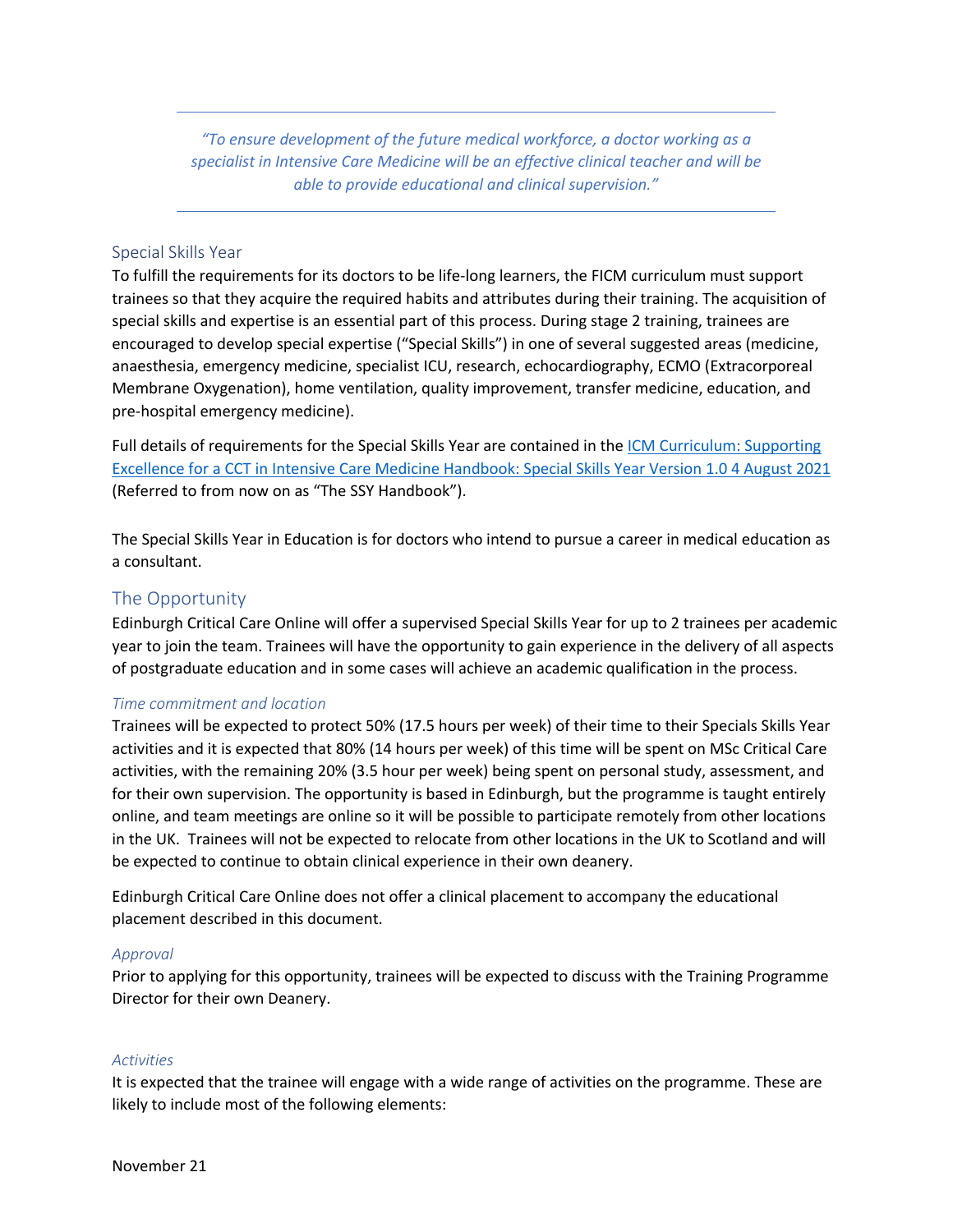- 1. Be the course lead for 1 or more 10 credit postgraduate courses.
- 2. Act as a personal tutor to online postgraduate students. More details here.
- 3. Participate in or lead the development of a postgraduate online course using the Edinburgh Learning Development Roadmap or similar system.
- 4. Provide live online lectures
- 5. Participate as a subject matter expert in live online panel discussions
- 6. Design, mark, and moderate assessments according to best education practice

### *Personal development*

It is anticipated that some trainees will want to undertake a postgraduate qualification in medical education (e.g., a postgraduate certificate in medical education or a postgraduate certificate in academic practice). It may be possible for University of Edinburgh to financially support trainees on the PGCert in Academic Practice or other equivalent qualification. In this case, there will be an expectation that assessments and projects will be based on experiences gained whilst part of the MSc Critical Care team. Trainees will be encouraged to apply new knowledge in relevant educational theory to the development or re-development of a substantial area of the Edinburgh Critical Care Online programme delivery.

## *Educational Objectives*

The educational objectives map to those found within the SYS Handbook section 13.6:

- 1. Can deliver educational sessions pertinent to learners from varying backgrounds and levels of prior knowledge using a variety of teaching formats (e.g., small group, lecture, e-learning) demonstrating appropriate planning and design, considering awareness of the curriculum and learner needs, use of teaching methods and technology and showing evaluation and plans for improvement of future sessions
- 2. Uses assessment tools in the workplace appropriately, demonstrating theoretical knowledge including awareness of validity, reliability and feasibility of the assessment tools chosen and how this influences the choice of assessments used to maximise learning
- 3. Provides structured feedback appropriately after learning encounters demonstrating awareness of various models of feedback. Demonstrates professionalism and empathy during this process and shares enthusiasm for teaching and learning in the clinical environment
- 4. Produces an educational portfolio demonstrating involvement in educational activities aligned with GMC guidance on recognition and approval of trainers, including involvement in teaching and learning, appropriate use of assessment, supporting and monitoring learners, guiding personal and professional development, and developing own skills as an educator
- 5. Can organise an educational event, considering choice of topic, speakers and environment and manages a system for collecting feedback and using this to improve future events
- 6. Demonstrate skills in leadership and management relating to education and what role clinicians specialising in medical education may have at a local or regional level to influence change and improve teaching and learning in the workplace
- 7. Can critically evaluate research within medical education, showing up-to-date knowledge of developments within this field and applies new knowledge learnt to improve their own practice. Shows willingness to share knowledge with others.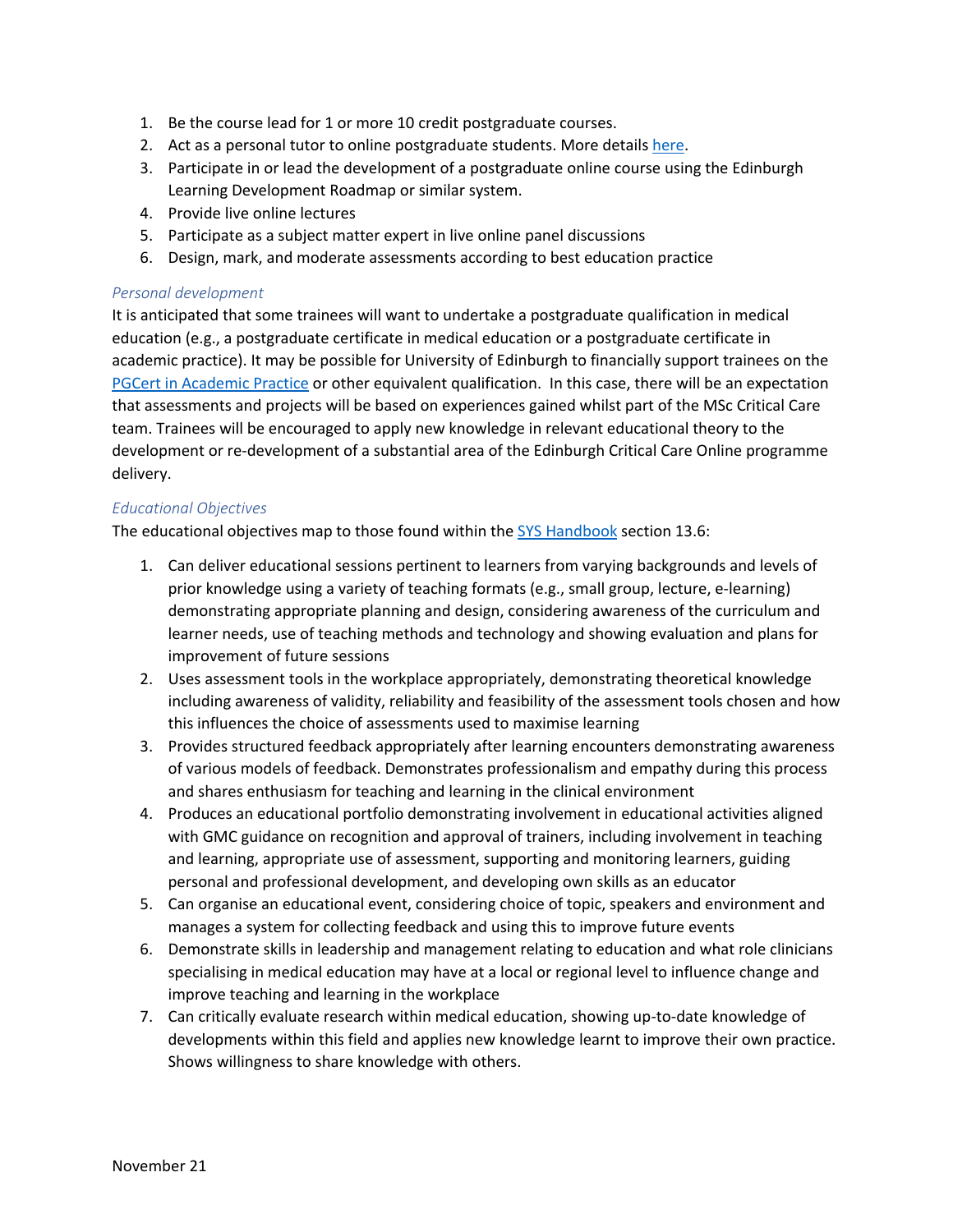### *Supervision*

Supervision will be provided by a member of the MSc in Critical Care team who will meet the supervision requirements set out in Section 13.5 of the SYS Handbook:

The Supervisor will:

1. Hold a Certificate, Diploma or a Master's in Medical Education (or equivalent)

OR

2. Be a Member or Fellow of the Academy of Medical Educators

OR

3. Be an individual with extensive experience in delivery and management of medical education (e.g. is/has been in a HEE/Deanery appointed post such as TPD, Director of Medical Education or similar).

The supervisor will be knowledgeable of educational theory (in accordance with standard 10.4, the relevant professional experience of assessors should be greater than that of candidates being assessed).

#### *Assessment*

Assessment is based heavily on the Education Portfolio (EP) which will meet requirements of the curriculum as set out in the SYS Handbook.

Mandatory elements of the EP are:

1. Reflect on at least one reciprocal peer observed teaching practice

#### AND

2. Write and deliver a presentation for a group of learners that has elements directed at learners of different experiences (e.g., junior and senior doctors) or learners of different backgrounds. Produce a handout, a CPD quiz and an evaluation for this.

OR

3. Write and pilot an assessment relating to critical care (MCQs, SBA, OSCE, simulation, structured viva), reflection and redelivery, discuss its validity and reliability.

OR

4. Organise an educational meeting or course (minimum 4 hours and 3 faculty) to be held twice demonstrating reflection and development e.g., faculty development, simulation training, clinical (ICU), generic skills relevant to critical care (e.g., careers, interview) or education focus.

## *Eligibility*

To be eligible to apply for this Special Skills year, the trainee must fulfil the following criteria:

- 1. Have a national training number in intensive care medicine as a single CCT
- 2. Have completed or are expected to complete stage 1 training